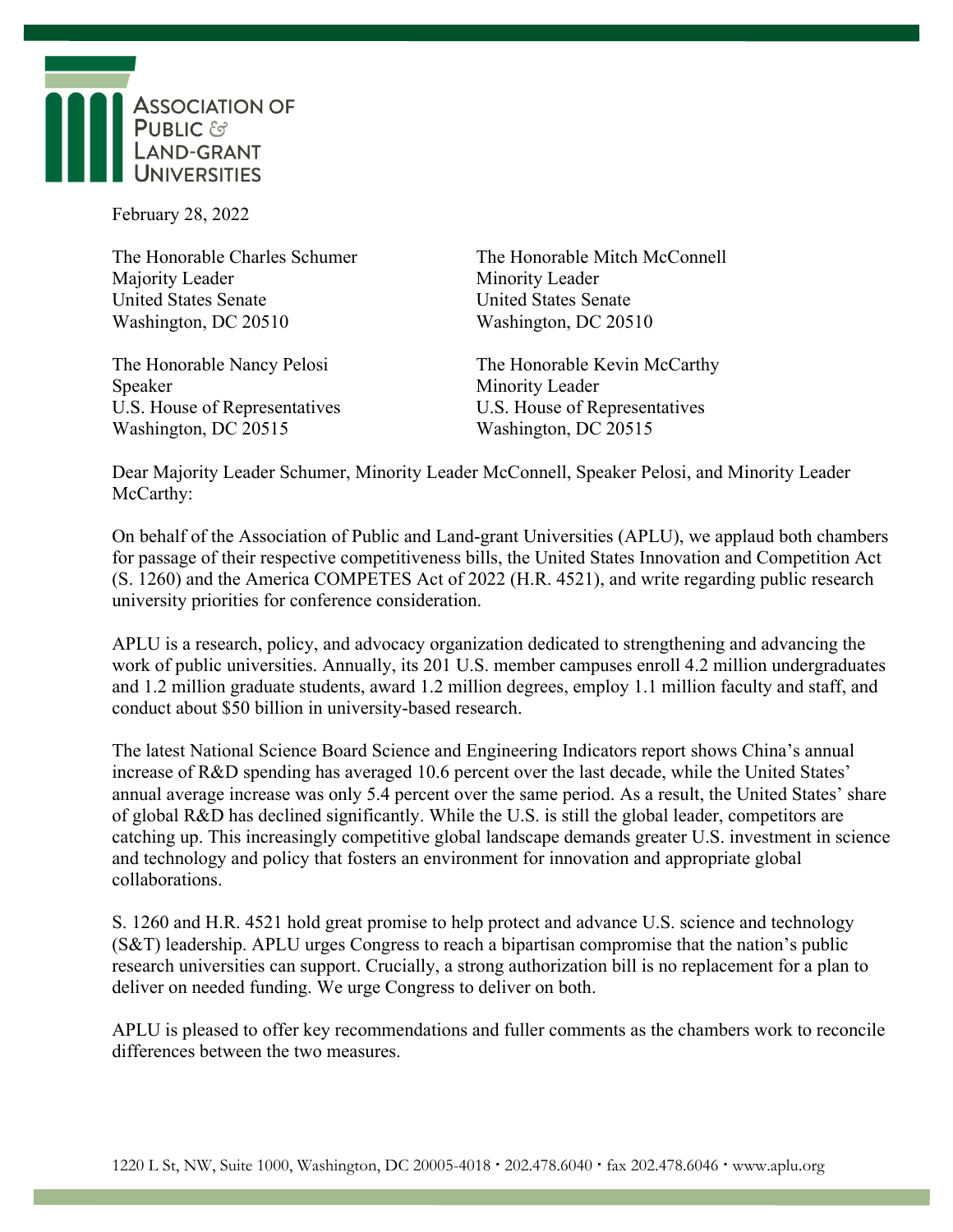# **Key Recommendations**

- Include robust reauthorizations for the National Science Foundation, the Department of Energy Office of Science, and the National Institute of Standards and Technology.
- Include aspects of both S. 1260 and H.R. 4521 in the creation of a new National Science Foundation Directorate focused on use-inspired research designed to solve practical problems.
- Include the "Capacity Building for Developing Universities" provision to support research capacity building at Historically Black Colleges and Universities and other Minority Serving Institutions. (Similar provision in S. 1260 and H.R. 4521)
- Include the authorization of the NSF Inclusion across the Nation of Communities of Learners of Underrepresented Discoverers in Engineering and Science (INCLUDES) program (H.R. 4521)
- Include provisions found in both bills that recognize the contributions of Cooperative Extension in rural STEM Education and commercial development (S. 1260 and H.R. 4521)
- Provide the highest authorized levels of support for graduate students in STEM fields through improved scholarships, fellowships, and traineeships (S. 1260 or H.R. 4521)
- Increase support for needed scientific infrastructure investments at U.S. universities and National Labs through programs such as the NSF Mid-Scale Research Infrastructure program (H.R. 4521)
- Support directed investment in university technology commercialization efforts (S.1260)
- Recognize the substantial, long-running actions the executive branch is taking on research security and ensure any additional legislative action is consistent, narrowly-tailored, welltargeted, streamlined, and safeguards U.S. taxpayer-supported research without stigmatizing legitimate international scientific collaborations.
	- o If Congress expands Higher Education Act Section 117 reporting or adds a new Section 124, adopt the more refined approach passed by the House (H.R. 4521)
	- o Reject proposals to add costly, inappropriate, and burdensome review of university research agreements by the Committee on Foreign Investment in the United States (CFIUS) (Sec 3132 of S. 1260)
- Include the College Transparency Act to strengthen higher education outcomes data empowering students and families, policymakers, and colleges and universities with evidence-based information (H.R. 4521)
- Include exemption for doctoral STEM graduates from numerical green card limits and expand the list of eligible STEM programs to include the DHS STEM CIP Code list. (H.R. 4521). Expand eligible institutions to all publics and nonprofits.
- Include reauthorization for Title VI International Education Programs of the Higher Education Act (S. 1260)

# New NSF Directorate

As APLU wrote over the summer to Senate Commerce, Science and Transportation and House Science, Space and Technology Committee leadership, to address the long-term U.S. competitiveness, we must continue to invest in curiosity-driven fundamental research that has been a hallmark of our nation's S&T leadership. The National Science Foundation (NSF) is a vital part of our nation's S&T ecosystem in supporting fundamental research and the people (researchers and students) that are creating the knowledge that will transform the future. The primary mission of NSF must be protected and robustly funded.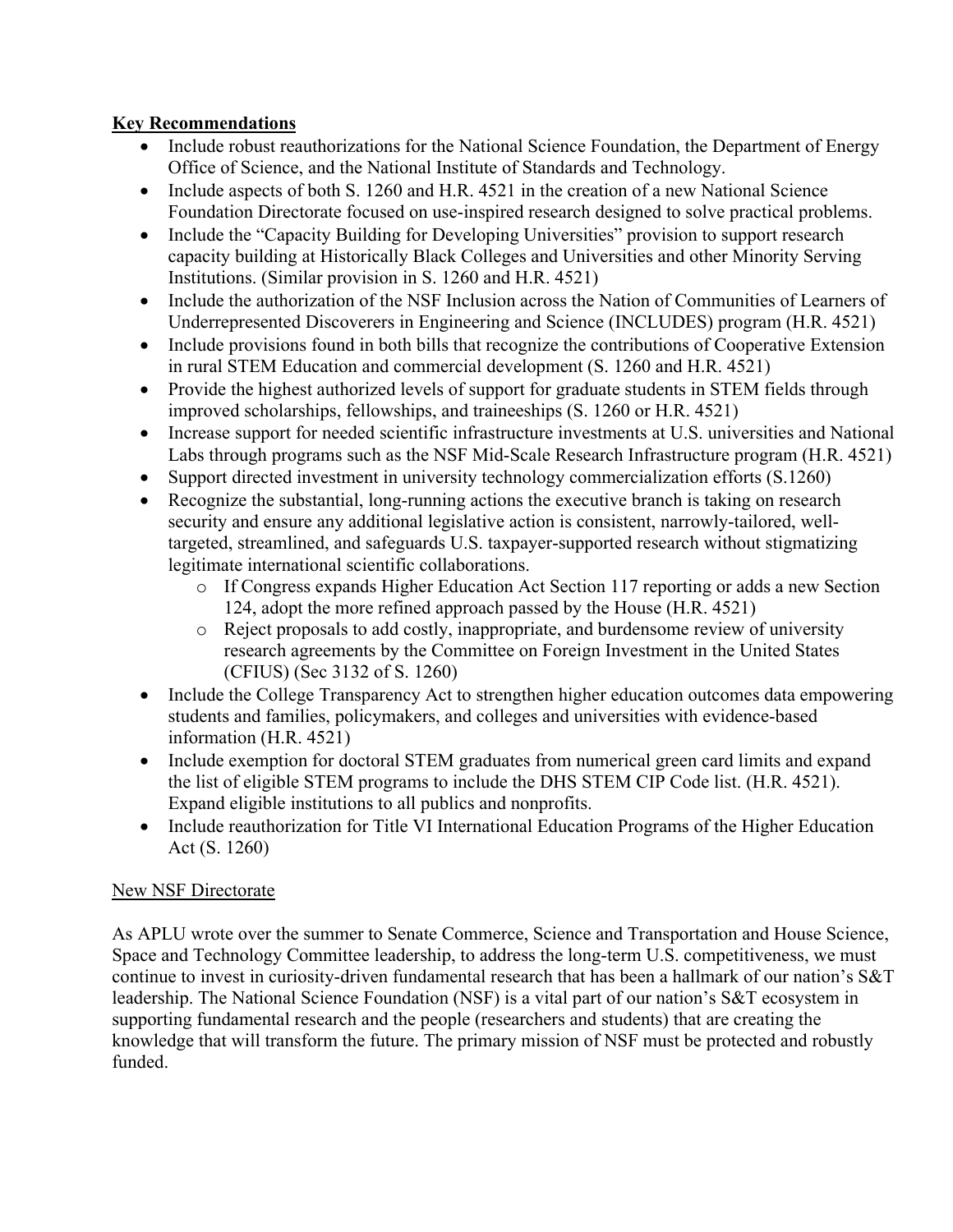APLU also recognizes the need to advance more research into the marketplace through use-inspired research designed to solve practical problems. Both the House and Senate approaches recognize this need through the creation of a new directorate at the National Science Foundation. APLU supports this exciting vision and believes the new directorate is a natural and essential extension of the "broader impacts" review criteria that NSF has promoted for many years.

It is imperative to give NSF as much flexibility as possible to launch this new directorate. Rigid metrics and predetermined outcomes may prove challenging as NSF is asked to set up a new kind of research entity more focused on technological and market outcomes. It seems likely that the House and Senate can find common ground in focusing some of the key technology focus areas identified in S. 1260 on the societal challenges identified in H.R. 4521.

We appreciate both bills allow NSF the authority to develop and test alternative merit review processes and to encourage new research consortia between academia and industry.

## Institutional Diversity

APLU appreciates the House and Senate's interest in expanding geographic, demographic, and institutional diversity in the research projects funded by NSF and the new directorate. As the National Science Board noted in their Vison 2030 report, "Talent is the treasure on which America's S&E enterprise and the nation's prosperity, health, and security depend. Today, S&E knowledge and skills matter not only for scientists and engineers engaged in R&D, but also for a range of jobs across the economy that historically did not require such skills." We cannot know what states or size institution our nation's next research leaders will originate. Failing to provide opportunities for more institutions and researchers to make unique contributions cements lost potential. We urge you to provide NSF maximum flexibility to design new programs and enhance existing opportunities in reaching these goals.

Both bills contain provisions to support research capacity development at Historically Black Colleges and Universities and Minority Serving Institutions. While NSF has current programs in this area, investments in these institutions have been woefully inadequate. We request the retention of "Capacity Building for Developing Universities" provisions in any final agreement.

Both bills also contain provisions to create a pilot program focused on "Emerging Research Institutions" (ERI). The pilot program would require large research institutions to partner with smaller research institutions and dedicate 25 percent of multi-institute collaborations over \$1 million to the ERI for building research capacity and supporting faculty and students. This is a promising model to be explored through a pilot program.

APLU members are working with rural communities across North America to improve educational options, economic vitality, and quality of life. Land-grant universities, for example, deliver trusted, science-based information and educational programs for individuals, families, and communities through their Cooperative Extension efforts. We request the retention of language recognizing Cooperative Extension as a trusted partner in the Rural STEM Education portion of S. 1260 and Commerce Department Regional Technology HUBs in both S. 1260 and H.R. 4521 in any final agreement.

APLU supports the formal authorization of the NSF Inclusion across the Nation of Communities of Learners of Underrepresented Discoverers in Engineering and Science (INCLUDES) program in H.R.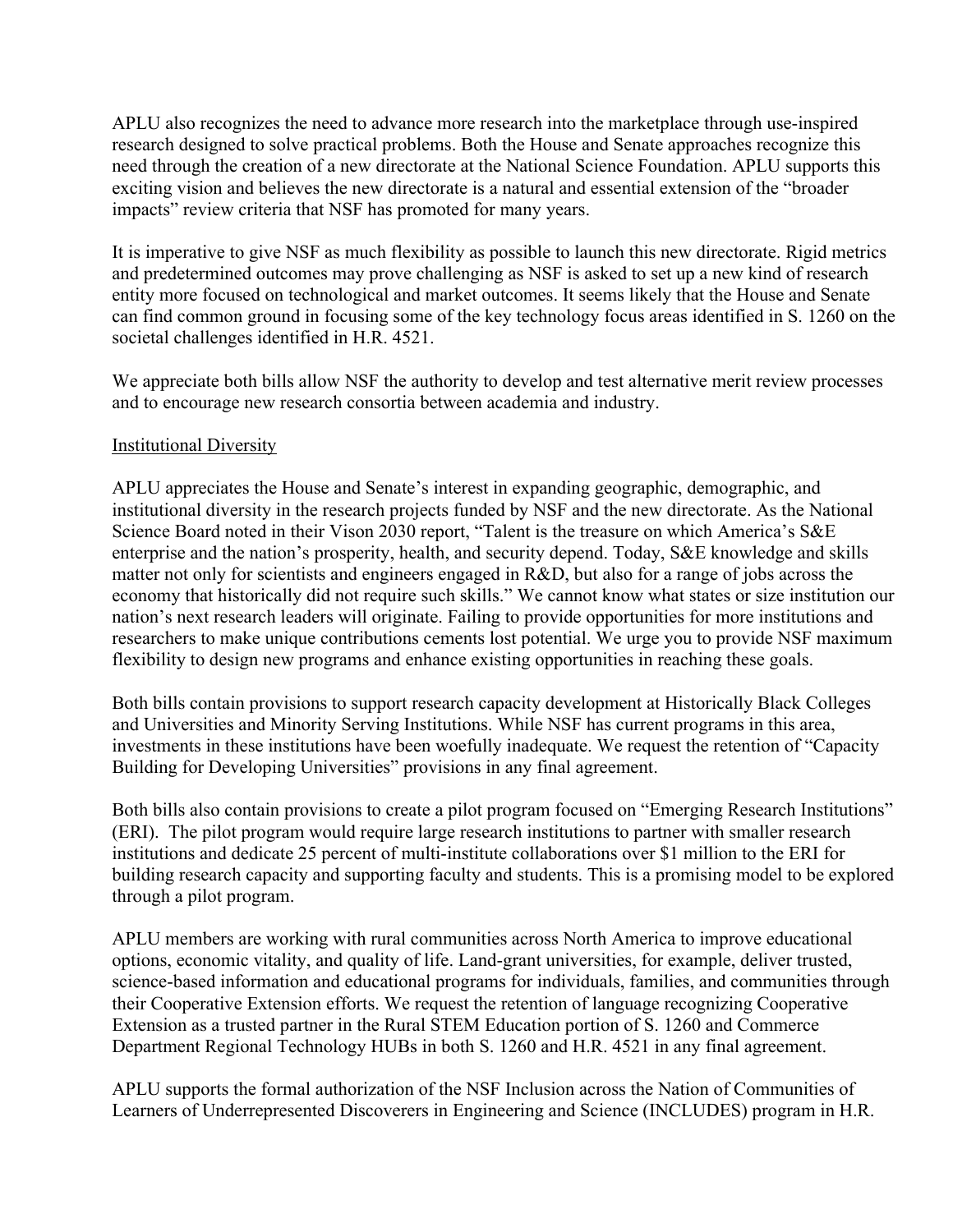4521. APLU currently co-leads the NSF INCLUDES **Aspire Alliance**, a multi-institutional collaboration currently involving over 80 community colleges and universities. Working at the individual, institutional, regional, and national levels, the project provides the higher education and research community with promising practices to broaden student participation in STEM programs, foster career pathways toward the professoriate, and tools to effectively recruit, hire, and retain STEM faculty from underrepresented groups. APLU also supports the language in H.R. 4521 instructing the Department of Energy to collaborate with the NSF INCLUDES program to broaden participation in STEM.

## Supporting the Next Generation

APLU supports the strong authorizations for scholarships, fellowships, and traineeships throughout the bills. The provisions in H.R. 4521 to increase stipends for the Graduate Research Fellowship Program and the National Research Traineeship programs at the NSF and the DOE are greatly needed. The new translational research envisioned in the new NSF technology-focused directorate shines a light on the need to better support graduate students through mentoring and professional development. Students from all backgrounds should be encouraged to pursue graduate degrees in STEM fields and have resources to explore both academic and non-academic careers. We also support the House proposal that NSF examines the effects of traineeships, fellowships, and teaching and research assistantships on outcomes for graduate students.

We thank both the House and Senate for provisions to support early-career researchers in both S. 1260 and H.R. 4251. APLU supports the proposed two-year pilot program in both bills to support early-career scientists to conduct research at the institution of their choice.

# Infrastructure

Leading-edge scientific equipment and infrastructure are vitally needed to help our nation's scientists and engineers create new knowledge and innovations to improve human health, address the challenges of climate change, and support our economic and national security.

We support the expansion of current infrastructure programs at NSF, such as the Mid-Scale Research Infrastructure program, as proposed in H.R. 4521. Demand for NSF infrastructure programs is high. For example, for the Midscale Research Infrastructure (RI)-1 grant opportunity, NSF received 247 preproposals totaling \$2.6 billion, invited just 42 to make full proposals, and ultimately was only able to fund 10 awards in 2019.

We also appreciate the authorization of investment in testbeds, including fabrication facilities and cyber-infrastructure for advanced technologies called for in S. 1260.

#### Technology Commercialization

APLU commends the Senate provisions in S. 1260 to support technology transfer and commercialization through the "Academic Technology Transfer Enhancement Program." The cost of patenting, licensing, and commercializing technology is burdensome for many institutions, especially when filing patents both domestically and internationally. We request the retention of this provision in a final agreement. The creation of collaborative innovative resource centers where institutions with firmly established technology transfer programs can provide advice and guidance to other institutions and start-ups is also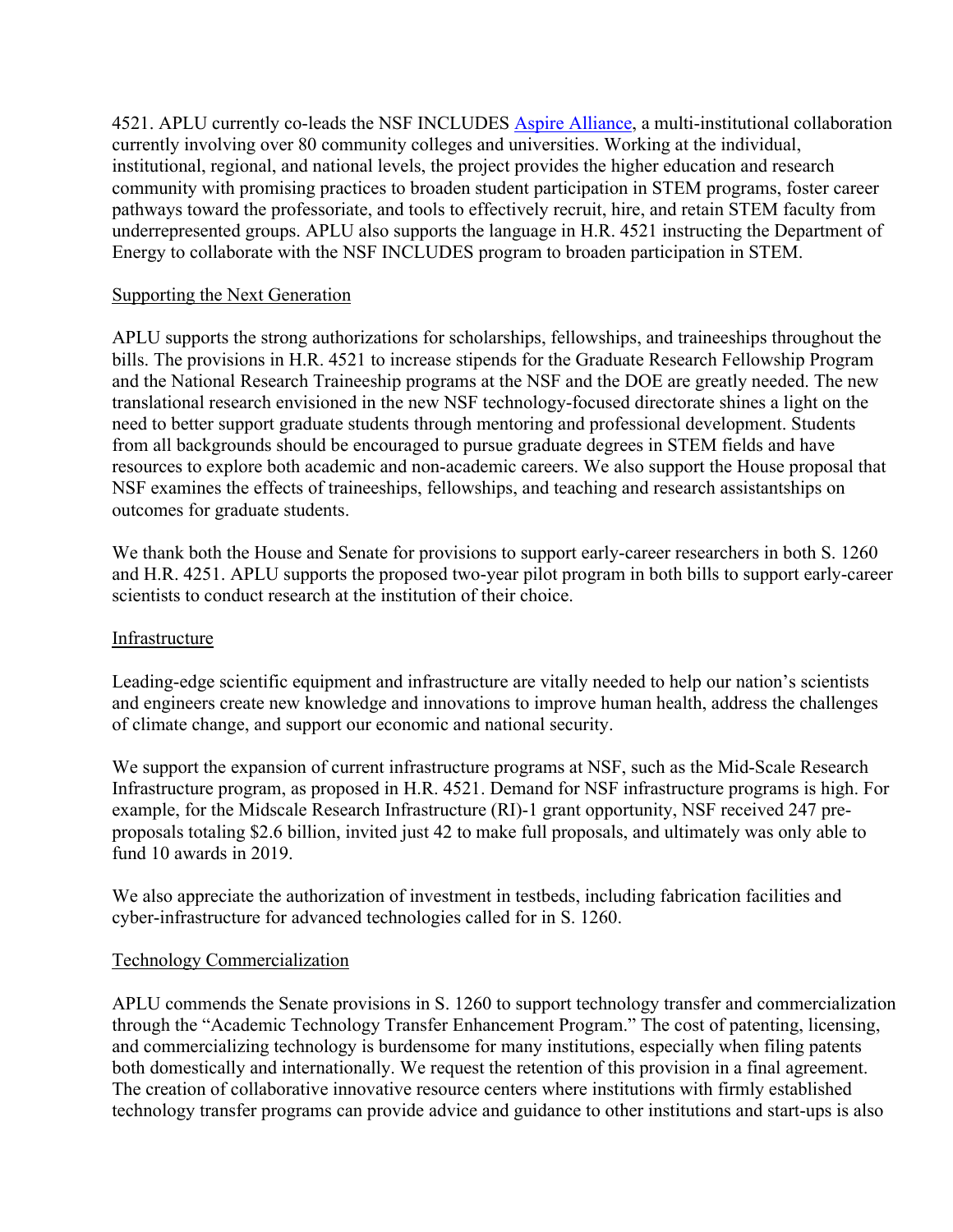an exciting idea. However, we urge Congress to remove the "supplement not supplant language" added to this section of the bill. No other existing NSF program has such restrictions, and we find federal restrictions on a higher education institution's own budget highly unusual, inappropriate, and unnecessary.

APLU supports the reauthorization of the Small Business Innovation Research (SBIR) and Small Business Technology Transfer (STTR) programs included in H.R. 4521. These programs are a positive vehicle to help commercialize university research and encourage scientific and technological collaboration between faculty and industry.

## **Research Security**

Both the House and Senate bills contain provisions focused on safeguarding federally supported research from attempts by foreign governments to steal intellectual property. APLU's members are deeply committed to safeguarding this research while also engaging in appropriate international scientific collaborations that are a cornerstone of modern scientific practice. APLU also values our university faculty from other countries who provide critical contributions to our U.S. scientific and engineering enterprise and our international students who will be our future contributors.

Congress has already passed new research security provisions into law through both the FY 20 and FY 21 National Defense Authorization Act and in January the Biden administration issued "Guidance for Implementation National Security Presidential Memorandum 33 (NSPM-33) on National Security Strategy for United States Government Supported Research and Development." The NSPM-33 implementation guidance gave specific guidance and timeline to federal agencies to put in place new funding disclosure regulations and mechanisms.

Congress should support the ongoing interagency activity led by the White House Office of Science and Technology Policy to ensure common requirements across federal agencies and unify reporting systems rather than restarting implementation by creating new requirements and bureaucratic hurdles. If Congress deems it is necessary to enact even more regulations in this space, we urge you to ensure new research security regulations are appropriate in scope, not duplicative, and do not needlessly hamper appropriate international education and scientific partnerships.

As expressed in our [September 7, 2021](https://www.aplu.org/members/councils/governmental-affairs/CGA-library/joint-association-usica-research-security-conference-letter/file) joint association letter, we remain opposed to the proposed Committee on Foreign Investment in the United States (CFIUS) review of certain foreign gifts and contracts (Sec 3132 of S. 1260). CFIUS is a costly process designed to examine corporate investments, not scientific partnerships. This provision has the potential to discourage and delay a wide range of legitimate international research partnerships.

Both S. 1260 and H.R. 4521 would reduce the reporting threshold in Section 117 of the Higher Education Act for foreign gifts and contracts received by U.S. higher education institutions. APLU and our higher education association partners have several years' worth of correspondence with the Department of Education attempting to clarify interpretations of Section 117 and to share best practices and standard compliance across our institutions. We strongly support sections in both bills that call on the Department of Education to engage in negotiated rulemaking and work with the higher education community to set common standards and answer long-standing questions. APLU appreciates the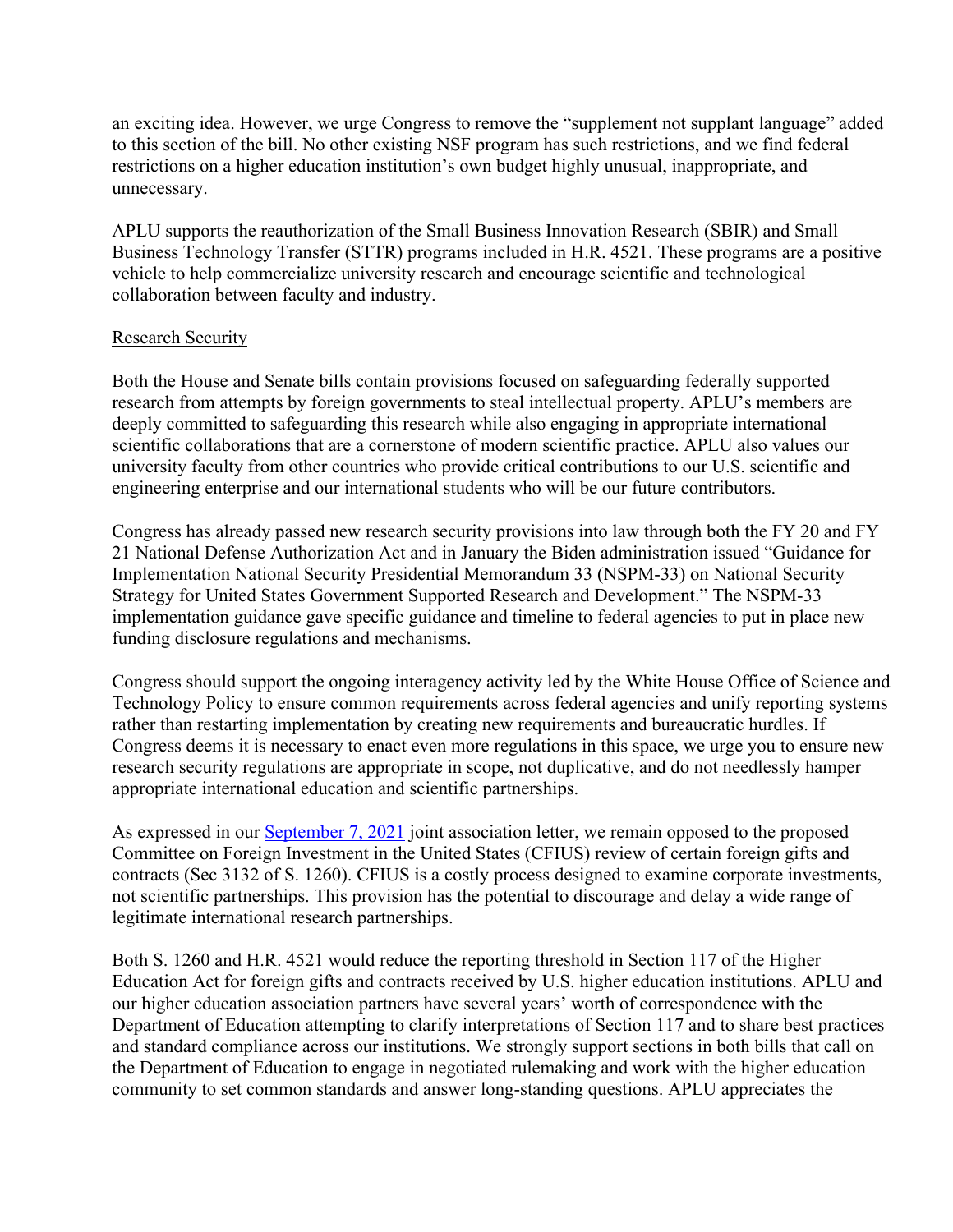refinements to the reporting levels and exemptions made in H.R. 4521 regarding Sec. 117 and urges Congress to include them in the final agreement.

Both S. 1260 and H.R. 4521 would also add a new Section 124 within the Higher Education Act requiring a large number of higher education institutions to create and maintain searchable databases of all gifts or contracts with a foreign actor or entity received by individual researchers and staff. As expressed in the [September 2021](https://www.aplu.org/members/councils/governmental-affairs/CGA-library/joint-association-usica-research-security-conference-letter/file) joint association letter, we maintain serious concerns regarding this provision. The proposed Section 124 is duplicative of efforts to unify conflict of interest reporting at federal research agencies and sets up a completely new system before the agencies have time to develop the systems called for in NSPM-33. We appreciate that H.R. 4521 has made refinements to the proposal originated in S.1260. The provision in H.R. 4521 is more narrowly focused and exempts simple, de minimis personal gifts like a coffee mug with the logo of the foreign visitor's home university or a shared meal.

APLU and our partner associations have worked with federal agencies and our members to identify and share effective practices scanning research agreements for foreign engagement, export controls, grant terms and conditions, and the potential receipt or generation of sensitive data or information. Universities have worked with federal research and law enforcement agencies to identify problematic foreign talent programs and discourage participation. S. 1260 contains a blanket prohibition of all foreign talent recruitment programs for researchers seeking U.S. funding. However, H.R. 4521 has a more nuanced prohibition on "Malign Foreign Talent Recruitment Program." It is important for U.S. S&T leadership to maintain positive international science collaborations and the House language ensures that prohibition is properly focused on those programs that do not live up to the U.S. values of openness, transparency, and accountability. APLU urges adoption of the H.R. 4521 language in Section 10306(d)(8).

APLU also urges adoption of H.R. 4521 SEC. 10731 to study the feasibility of establishing an independent, non-profit entity to further protect the United States research enterprise against foreign interference, theft, and espionage. Federal agencies have been working to develop and implement policies and requirements to protect against foreign interference. Yet, with thousands of universities and millions of scientists across the U.S., it is difficult for federal agencies to provide appropriate risk assessments and advice for every international collaboration. A new nonprofit entity could help generate context-specific assessments and guidance tailored to particular circumstances and institutions. This kind of organization could be an important tool to combat threats to the U.S. R&D Enterprise.

# Immigration

U.S. institutions of higher education enroll over 1 million students from all over the world in undergraduate, graduate, and professional degree programs. These students have invented groundbreaking technology and started thriving businesses, yielding an annual estimated economic impact of \$41 billion and supporting over 450,000 American jobs. However, with few green cards available, so many talented graduates from U.S. universities who want to stay here and contribute are instead sent to competitor countries due to the lack of visas. It is long past time to end this self-defeating practice and expand opportunities for talented graduates of U.S. universities.

APLU supports the provisions in H.R. 4251 that exempt doctoral STEM graduates from green card limits and provides for dual intent to streamline the visa process and urges Congress to retain these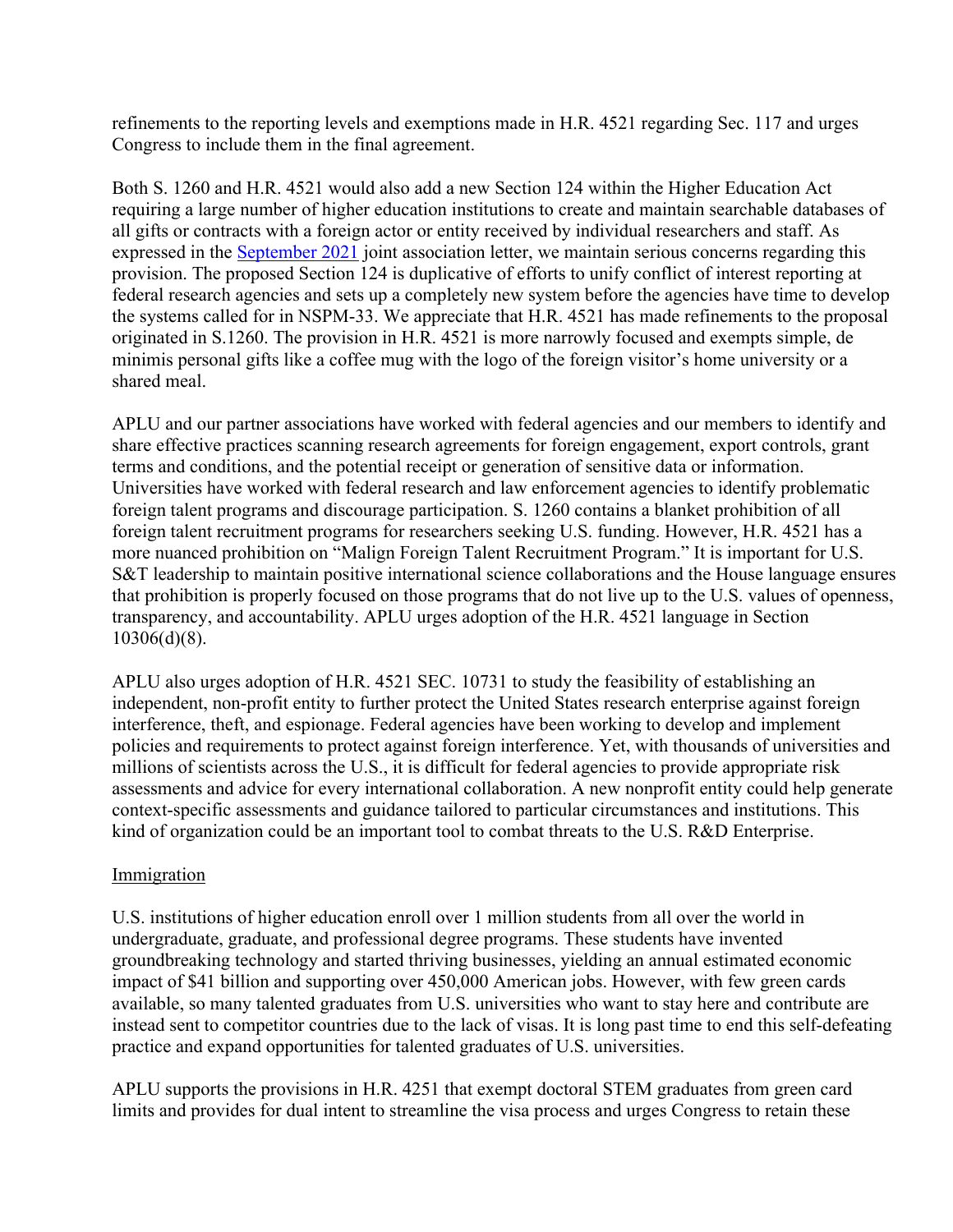provisions in a final measure. We also urge improvements in the language to maximize the impact of the policy on the nation's competitiveness. More specifically, APLU requests an expansion in the definition of STEM, broadening eligibility to more institutions, and a fee exemption for graduates employed by public and nonprofit institutions of higher education.

First, APLU requests an expansion in the definition of eligible STEM programs in Section 80303 by including programs listed on the Department of Homeland Security's (DHS) [STEM Designated Degree](https://www.ice.gov/doclib/sevis/pdf/stemList2022.pdf)  [Program List.](https://www.ice.gov/doclib/sevis/pdf/stemList2022.pdf) This list determines which programs are eligible for participation in the STEM Optional Practical Training (OPT) Extension and DHS is implementing a process to regularly add programs to the list. Expanding Section 80303 to include the STEM Designated Degree Program List would permit the U.S. to retain graduates in additional innovative fields and provide consistency across these crucial programs. APLU has conducted a [review](https://www.aplu.org/members/councils/governmental-affairs/cga-miscellaneous-documents/DHS-STEM-and-COMPETES-80303-List.pdf) that compares the Section 80303 STEM fields with the DHS STEM list to demonstrate which areas would be excluded.

APLU also requests Congress expand the list of eligible institutions in Section 80303 to include all public and nonprofit institutions. Current eligibility requirements restrict the program to graduates of institutions based on research expenditures or HBCU or MSIs with very high or high levels of research activity as determined by the Carnegie Foundation for the Advancement of Teaching. This definition excludes less-resourced institutions and perhaps unintentionally substantially raises the stakes in determinations of Carnegie research status for institutions of higher education. This exclusionary language would leave out many talented graduates of public research universities as demonstrated by [APLU's analysis](https://www.aplu.org/members/councils/governmental-affairs/cga-miscellaneous-documents/Qualified-Research-Institutions-COMPETES.pdf) of our member institutions that would not be eligible.

Lastly, Section 80303 requires doctoral STEM graduates to pay a \$1,000 supplemental fee to fund STEM scholarships for low-income students alongside their visa processing fees. While APLU appreciates the inclusion of scholarship funding for low-income STEM students, we urge a narrow exemption from the fee for those employed by public and nonprofit institutions of higher education. We are greatly concerned that the expense would be a hardship for many of our graduates beginning a career in which wages may not be very high. For example, a common role for doctoral STEM graduates is postdoctoral researcher, which has a [median starting salary](https://www.emerald.com/insight/content/doi/10.1108/SGPE-D-17-00048/full/pdf) of \$47,500. Given that the federal government funds half of all postdocs, the supplemental fee serves as a tax on federal investment in STEM.

APLU applauds the House for including Section 80401 in H.R. 4521. Section 80401 allows for limited admission of essential scientists and technical experts to promote and protect the national security innovation base. Permitting limited admission to the U.S. of individuals with specific talents to enhance our national security is smart public policy and will enhance U.S. competitiveness in science and technology. APLU requests Congress retain this provision in conference.

#### College Transparency Act

APLU strongly urges the inclusion of the College Transparency Act (CTA) in a final measure consistent with H.R. 2541. The legislation would provide much more comprehensive reporting on student outcomes by institution and academic program, empowering students and families as informed decisionmakers, supporting evidence-based policymaking, and giving critical tools to colleges and universities to assess their programs and improve. For American industry, CTA will enable employers to strengthen their talent pipeline by using data to find the programs and institutions that are graduating individuals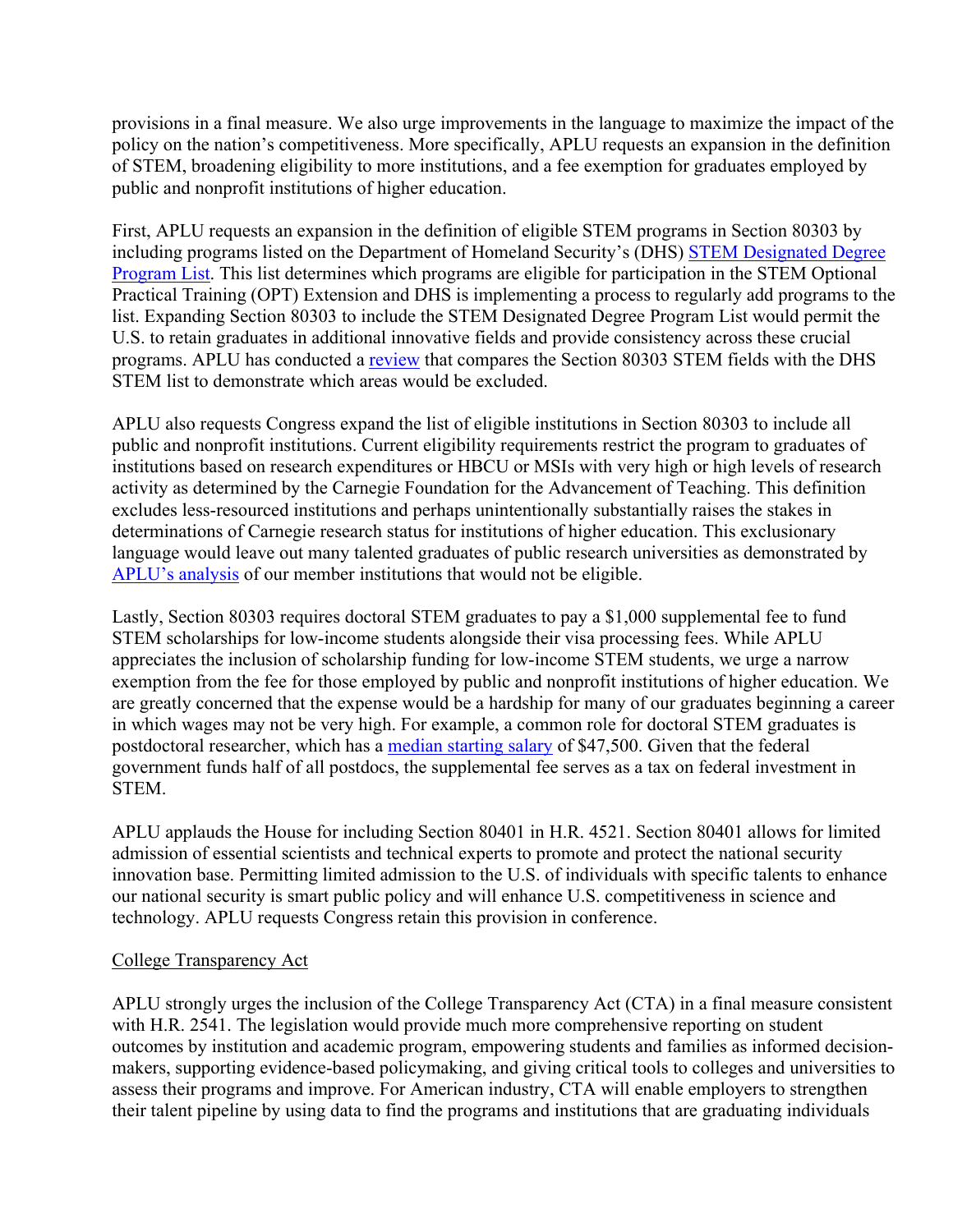with the skills they need. Combined with the short-term Pell provisions of the House bill, CTA will streamline data reporting requirements while providing much more robust and useful information.

## Department of Education Title VI International Education Programs

APLU commends the House and Senate for reauthorizing the Title VI international education programs of the Higher Education Act. Increasing U.S. global science competitiveness requires an ability to understand and interact with diverse cultures and languages, broadly extending global competencies to the next generation of students, and maintaining deep domestic capacity in less commonly taught but strategically important languages and cultures.

As we expressed in a [December 10, 2021](https://www.aplu.org/members/councils/governmental-affairs/CGA-library/hea-title-vi-letter-to-house-leaders/file) joint association letter, we encourage Congress to use the Title VI language found in S. 1260 in the final bill. These provisions require a lower-cost share for institutional participation.

APLU applauds the efforts of both the House and Senate in setting the policy and funding goals needed to secure continued U.S. scientific and economic leadership. Outcompeting our counterparts abroad will require bolstered investment for the long haul. We urge Congress to complete the conference process quickly with a measure that takes into consideration APLU's detailed concerns and then move to properly fund these ambitious goals.

Sincerely,

Petiple Plan

CC: The Honorable Maria Cantwell, Chair, Senate Committee on Commerce, Science & Transportation The Honorable Roger Wicker, Ranking Member The Honorable Eddie Bernice Johnson, Chair, House Committee on Science, Space & Technology The Honorable Frank Lucas Ranking Member The Honorable Patty Murray, Chair, Senate Committee on Health, Education, Labor & Pensions The Honorable Richard Burr, Ranking Member The Honorable Bobby Scott, Chair, House Committee on Education & Labor The Honorable Virginia Foxx, Ranking Member The Honorable Joe Manchin, Chair, Senate Committee on Energy & Natural Resources The Honorable John Barrasso, Ranking Member The Honorable Bob Menendez, Chair, Senate Committee on Foreign Relations The Honorable Jim Risch, Ranking Member The Honorable Gregory Meeks, Chair, House Committee on Foreign Affairs The Honorable Michael McCaul, Ranking Member The Honorable Sherrod Brown, Chair, Senate Committee on Banking, Housing & Urban Affairs